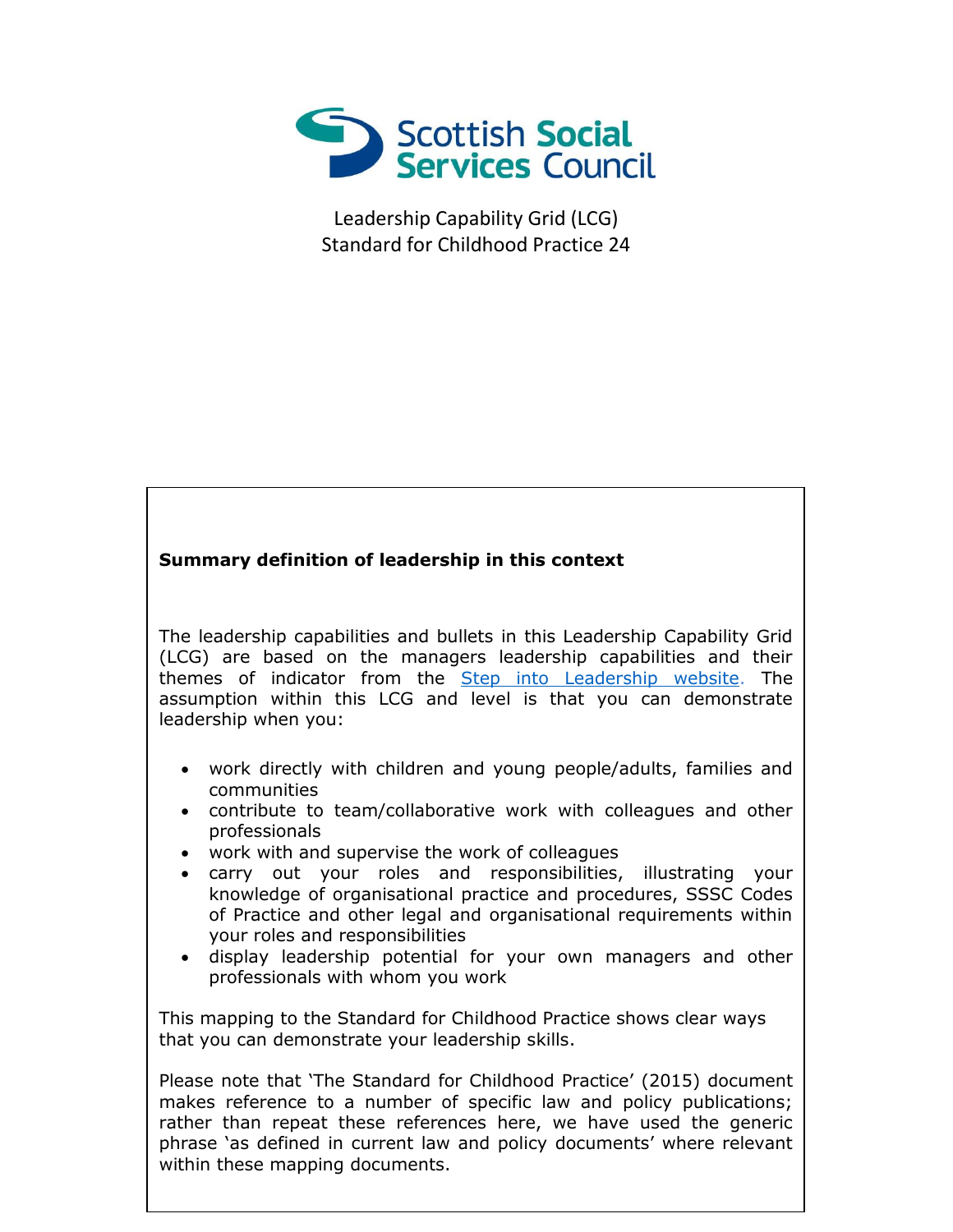

Leadership Capability Grid (LCG) Standard for Childhood Practice 24

| Leadership<br>capabilities | When taking responsibility for the delivery and ongoing<br>development of a high quality service for each child and<br>family you can demonstrate leadership capabilities by:                                                                                                                                                                                                                                                                                                                                                                                                                                                                                                                          |
|----------------------------|--------------------------------------------------------------------------------------------------------------------------------------------------------------------------------------------------------------------------------------------------------------------------------------------------------------------------------------------------------------------------------------------------------------------------------------------------------------------------------------------------------------------------------------------------------------------------------------------------------------------------------------------------------------------------------------------------------|
| <b>Vision</b>              | Providing a vision for those with whom you work and your<br>organisation when you:<br>See how best to make a difference when:<br>seeking to ensure that all workers are aware of the core values,<br>vision and culture of the service and have opportunities to<br>contribute to their development (24.1)<br>providing opportunities to share and contribute to the development<br>$\bullet$<br>of integrated services and joint planning of services with other<br>agencies and the community (24.8)<br>Communicate and promote ownership of the vision when:<br>seeking to ensure that all workers are aware of the core values,                                                                    |
|                            | vision and culture of the service and have opportunities to<br>contribute to their development (24.1)<br>providing opportunities to share and contribute to the development<br>$\bullet$<br>of integrated services and joint planning of services with other<br>agencies and the community (24.8)<br>Promote a public service ethos when:<br>seeking to ensure that all workers are aware of the core values,<br>vision and culture of the service and have opportunities to<br>contribute to their development (24.1)<br>Think and plan strategically when:<br>providing opportunities to share and contribute to the development<br>of integrated services and joint planning of services with other |
|                            | agencies and the community (24.8)                                                                                                                                                                                                                                                                                                                                                                                                                                                                                                                                                                                                                                                                      |
| Self-<br>leadership        | Displaying self leadership when you:<br>Demonstrate and adapt leadership when:<br>seeking to ensure that all workers are aware of the core values,                                                                                                                                                                                                                                                                                                                                                                                                                                                                                                                                                     |
|                            | vision and culture of the service and have opportunities to<br>contribute to their development (24.1)<br>developing effective management and communication strategies so                                                                                                                                                                                                                                                                                                                                                                                                                                                                                                                               |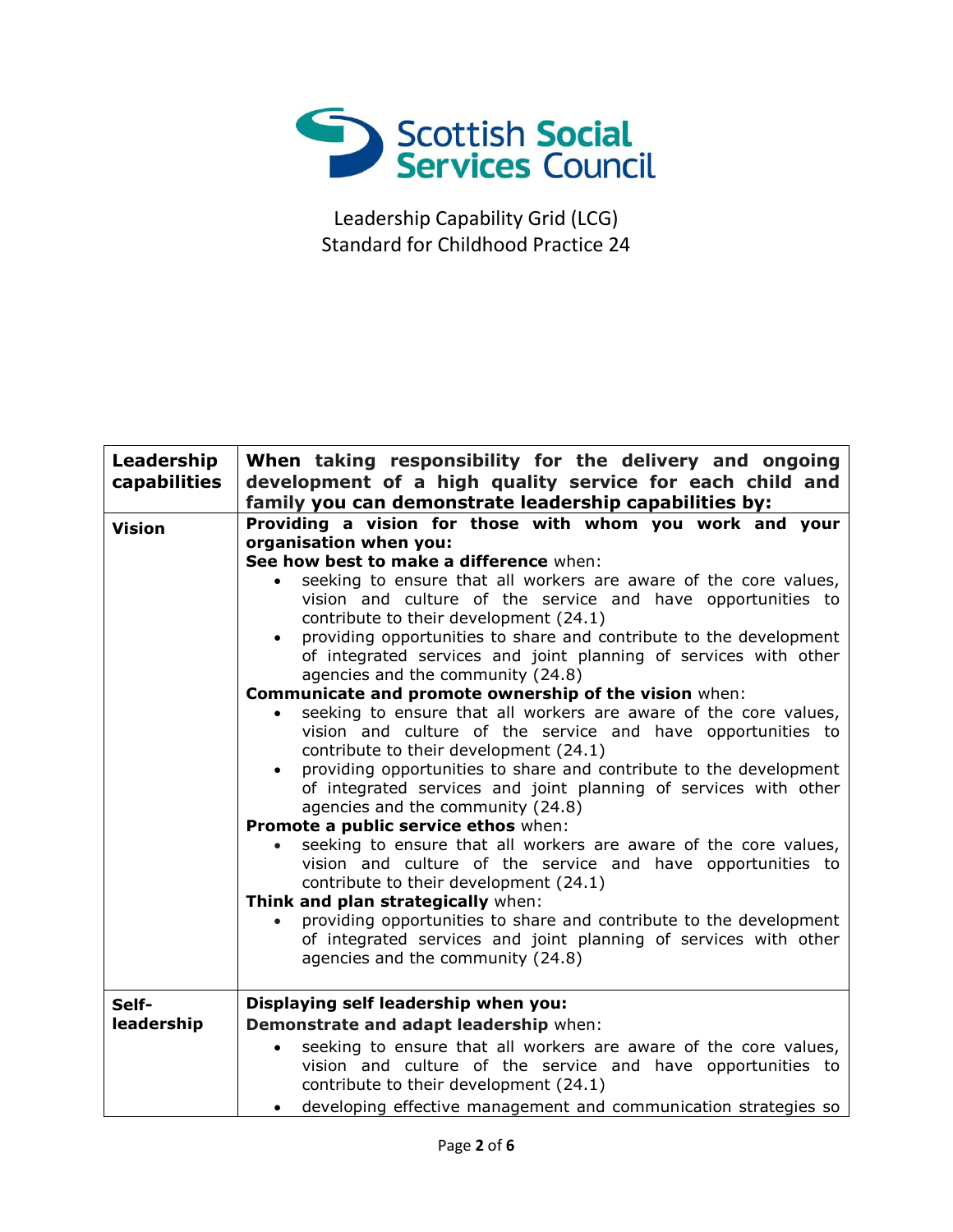

Leadership Capability Grid (LCG)

Standard for Childhood Practice 24

|                   | that each worker is clear about his/her role and responsibilities<br>within the service (24.2)                                                                              |
|-------------------|-----------------------------------------------------------------------------------------------------------------------------------------------------------------------------|
|                   | providing leadership, motivation and support to colleagues in<br>$\bullet$<br>ongoing self- evaluation (24.6)                                                               |
|                   | providing opportunities to share and contribute to the development<br>of integrated services and joint planning of services with other<br>agencies and the community (24.8) |
|                   | Enable intelligent risk taking when:                                                                                                                                        |
|                   | developing systems to support continuous quality improvement and                                                                                                            |
|                   | effectiveness of the service for each child and family (24.4)                                                                                                               |
|                   | fostering innovation and managing change (24.5)<br>$\bullet$                                                                                                                |
|                   | Demonstrate and promoting resilience when:                                                                                                                                  |
|                   | developing systems to support continuous quality improvement and<br>$\bullet$<br>effectiveness of the service for each child and family (24.4)                              |
|                   | fostering innovation and managing change (24.5)<br>$\bullet$                                                                                                                |
|                   |                                                                                                                                                                             |
|                   | Challenge discrimination and oppression when:                                                                                                                               |
|                   | seeking to ensure that all workers are aware of the core values,                                                                                                            |
|                   | vision and culture of the service and have opportunities to                                                                                                                 |
|                   | contribute to their development (24.1)<br>providing opportunities to share and contribute to the development<br>$\bullet$                                                   |
|                   | of integrated services and joint planning of services with other                                                                                                            |
|                   | agencies and the community (24.8)                                                                                                                                           |
|                   |                                                                                                                                                                             |
|                   |                                                                                                                                                                             |
| <b>Motivating</b> | Motivating and inspiring others when you:                                                                                                                                   |
| and inspiring     | Inspire people by personal example when:                                                                                                                                    |
| others            | seeking to ensure that all workers are aware of the core values,                                                                                                            |
|                   | vision and culture of the service and have opportunities to<br>contribute to their development (24.1)                                                                       |
|                   | fostering innovation and managing change (24.5)<br>$\bullet$                                                                                                                |
|                   | providing leadership, motivation and support to colleagues in<br>$\bullet$                                                                                                  |
|                   | ongoing self-evaluation (24.6)                                                                                                                                              |
|                   | providing opportunities to share and contribute to the development                                                                                                          |
|                   | of integrated services and joint planning of services with other<br>agencies and the community (24.8)                                                                       |
|                   | Recognise and value the contribution of others when:                                                                                                                        |
|                   | seeking to ensure that all workers are aware of the core values,                                                                                                            |
|                   | vision and culture of the service and have opportunities to                                                                                                                 |
|                   | contribute to their development (24.1)                                                                                                                                      |
|                   | developing systems to support continuous quality improvement and                                                                                                            |
|                   | effectiveness of the service for each child and family (24.4)<br>fostering innovation and managing change (24.5)                                                            |
|                   | providing leadership, motivation and support to colleagues in                                                                                                               |
|                   | ongoing self-evaluation (24.6)<br>providing opportunities to share and contribute to the development                                                                        |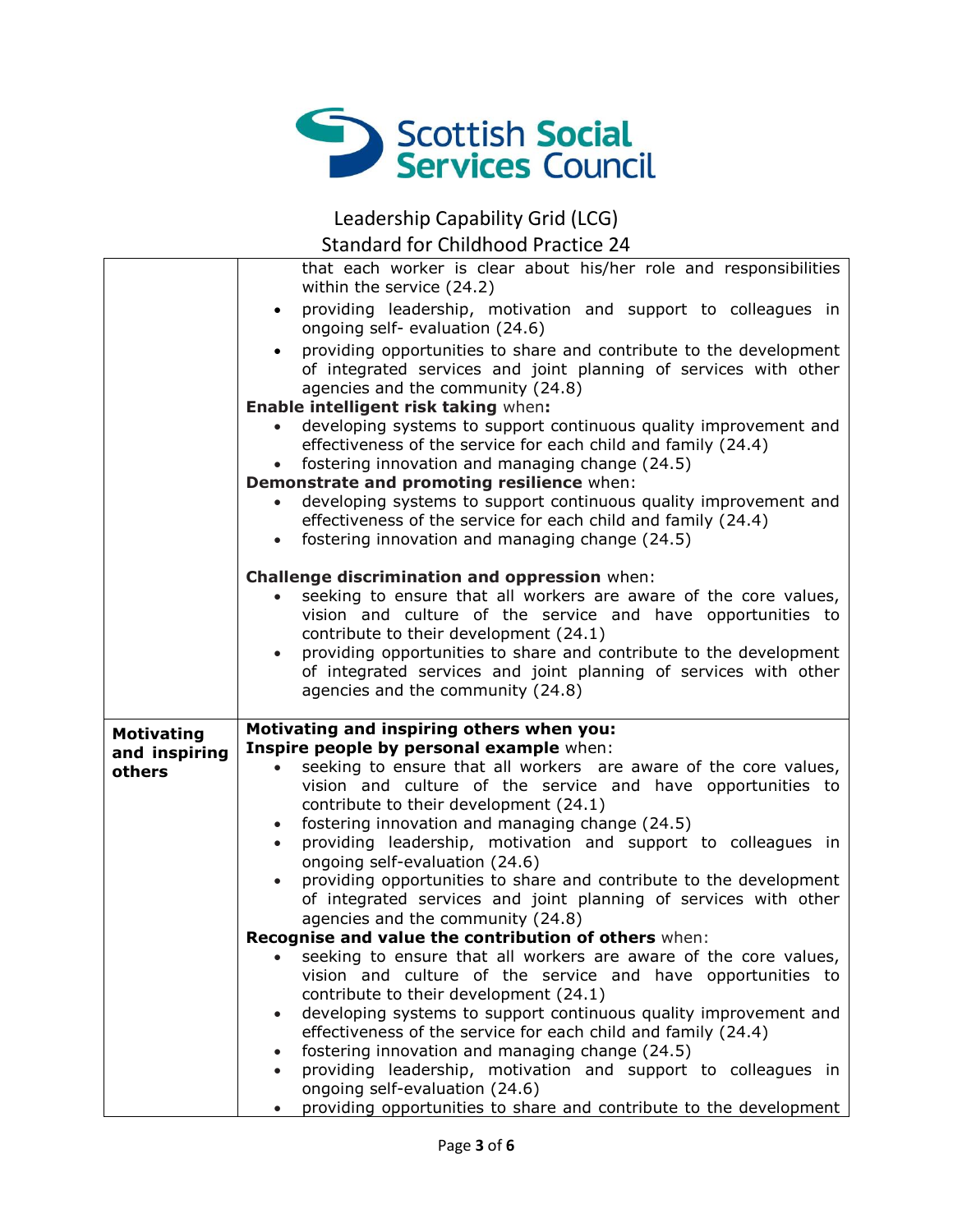

Leadership Capability Grid (LCG)

Standard for Childhood Practice 24

|                   | of integrated services and joint planning of services with other                                                                                                                                                                                                                                                                                                                                                                                                                                                                                                                                                                                                                                                                                                                                                  |
|-------------------|-------------------------------------------------------------------------------------------------------------------------------------------------------------------------------------------------------------------------------------------------------------------------------------------------------------------------------------------------------------------------------------------------------------------------------------------------------------------------------------------------------------------------------------------------------------------------------------------------------------------------------------------------------------------------------------------------------------------------------------------------------------------------------------------------------------------|
|                   | agencies and the community (24.8)                                                                                                                                                                                                                                                                                                                                                                                                                                                                                                                                                                                                                                                                                                                                                                                 |
|                   | Drive the creation of a learning and performance culture when:<br>seeking to ensure that all workers are aware of the core values,<br>vision and culture of the service and have opportunities to<br>contribute to their development (24.1)<br>developing effective management and communication strategies so<br>$\bullet$<br>that each worker is clear about her/his role and responsibilities<br>within the service (24.2)<br>developing and maintaining processes for developing, implementing<br>and reviewing policies and operational plans for the service and for<br>researching and evaluating innovation, impact, and change (24.3)<br>fostering innovation and managing change (24.5)<br>$\bullet$<br>providing leadership, motivation and support to colleagues in<br>ongoing self-evaluation (24.6) |
| <b>Empowering</b> | <b>Empowering people:</b>                                                                                                                                                                                                                                                                                                                                                                                                                                                                                                                                                                                                                                                                                                                                                                                         |
| people            | Enable leadership at all levels when:                                                                                                                                                                                                                                                                                                                                                                                                                                                                                                                                                                                                                                                                                                                                                                             |
|                   | developing systems to support continuous quality improvement and                                                                                                                                                                                                                                                                                                                                                                                                                                                                                                                                                                                                                                                                                                                                                  |
|                   | effectiveness of the service for each child and family (24.4)                                                                                                                                                                                                                                                                                                                                                                                                                                                                                                                                                                                                                                                                                                                                                     |
|                   | fostering innovation and managing change (24.5)<br>$\bullet$                                                                                                                                                                                                                                                                                                                                                                                                                                                                                                                                                                                                                                                                                                                                                      |
|                   | providing leadership, motivation and support to colleagues in                                                                                                                                                                                                                                                                                                                                                                                                                                                                                                                                                                                                                                                                                                                                                     |
|                   | ongoing self-evaluation (24.6)                                                                                                                                                                                                                                                                                                                                                                                                                                                                                                                                                                                                                                                                                                                                                                                    |
|                   | Drive a knowledge management culture when:                                                                                                                                                                                                                                                                                                                                                                                                                                                                                                                                                                                                                                                                                                                                                                        |
|                   | developing effective management and communication strategies so<br>$\bullet$<br>that each worker is clear about her/his role and responsibilities                                                                                                                                                                                                                                                                                                                                                                                                                                                                                                                                                                                                                                                                 |
|                   | within the service (24.2)                                                                                                                                                                                                                                                                                                                                                                                                                                                                                                                                                                                                                                                                                                                                                                                         |
|                   | developing and maintaining processes for developing, implementing<br>$\bullet$                                                                                                                                                                                                                                                                                                                                                                                                                                                                                                                                                                                                                                                                                                                                    |
|                   | and reviewing policies and operational plans for the service and for                                                                                                                                                                                                                                                                                                                                                                                                                                                                                                                                                                                                                                                                                                                                              |
|                   | researching and evaluating innovation, impact and change (24.3)                                                                                                                                                                                                                                                                                                                                                                                                                                                                                                                                                                                                                                                                                                                                                   |
|                   | developing systems to support continuous quality improvement and<br>$\bullet$<br>effectiveness of the service for each child and family (24.4)                                                                                                                                                                                                                                                                                                                                                                                                                                                                                                                                                                                                                                                                    |
|                   | fostering innovation and managing change (24.5)<br>$\bullet$                                                                                                                                                                                                                                                                                                                                                                                                                                                                                                                                                                                                                                                                                                                                                      |
|                   | Promote professional autonomy when:                                                                                                                                                                                                                                                                                                                                                                                                                                                                                                                                                                                                                                                                                                                                                                               |
|                   | seeking to ensure that all workers are aware of the core values,<br>$\bullet$                                                                                                                                                                                                                                                                                                                                                                                                                                                                                                                                                                                                                                                                                                                                     |
|                   | vision and culture of the service and have opportunities to                                                                                                                                                                                                                                                                                                                                                                                                                                                                                                                                                                                                                                                                                                                                                       |
|                   | contribute to their development (24.1)                                                                                                                                                                                                                                                                                                                                                                                                                                                                                                                                                                                                                                                                                                                                                                            |
|                   | fostering innovation and managing change (24.5)                                                                                                                                                                                                                                                                                                                                                                                                                                                                                                                                                                                                                                                                                                                                                                   |
|                   | providing opportunities to share and contribute to the development                                                                                                                                                                                                                                                                                                                                                                                                                                                                                                                                                                                                                                                                                                                                                |
|                   | of integrated services and joint planning of services with other                                                                                                                                                                                                                                                                                                                                                                                                                                                                                                                                                                                                                                                                                                                                                  |
|                   | agencies and the community (24.8)                                                                                                                                                                                                                                                                                                                                                                                                                                                                                                                                                                                                                                                                                                                                                                                 |
|                   | Involve people in development and improvement when:                                                                                                                                                                                                                                                                                                                                                                                                                                                                                                                                                                                                                                                                                                                                                               |
|                   | seeking to ensure that all workers are aware of the core values,                                                                                                                                                                                                                                                                                                                                                                                                                                                                                                                                                                                                                                                                                                                                                  |
|                   | vision and culture of the service and have opportunities to                                                                                                                                                                                                                                                                                                                                                                                                                                                                                                                                                                                                                                                                                                                                                       |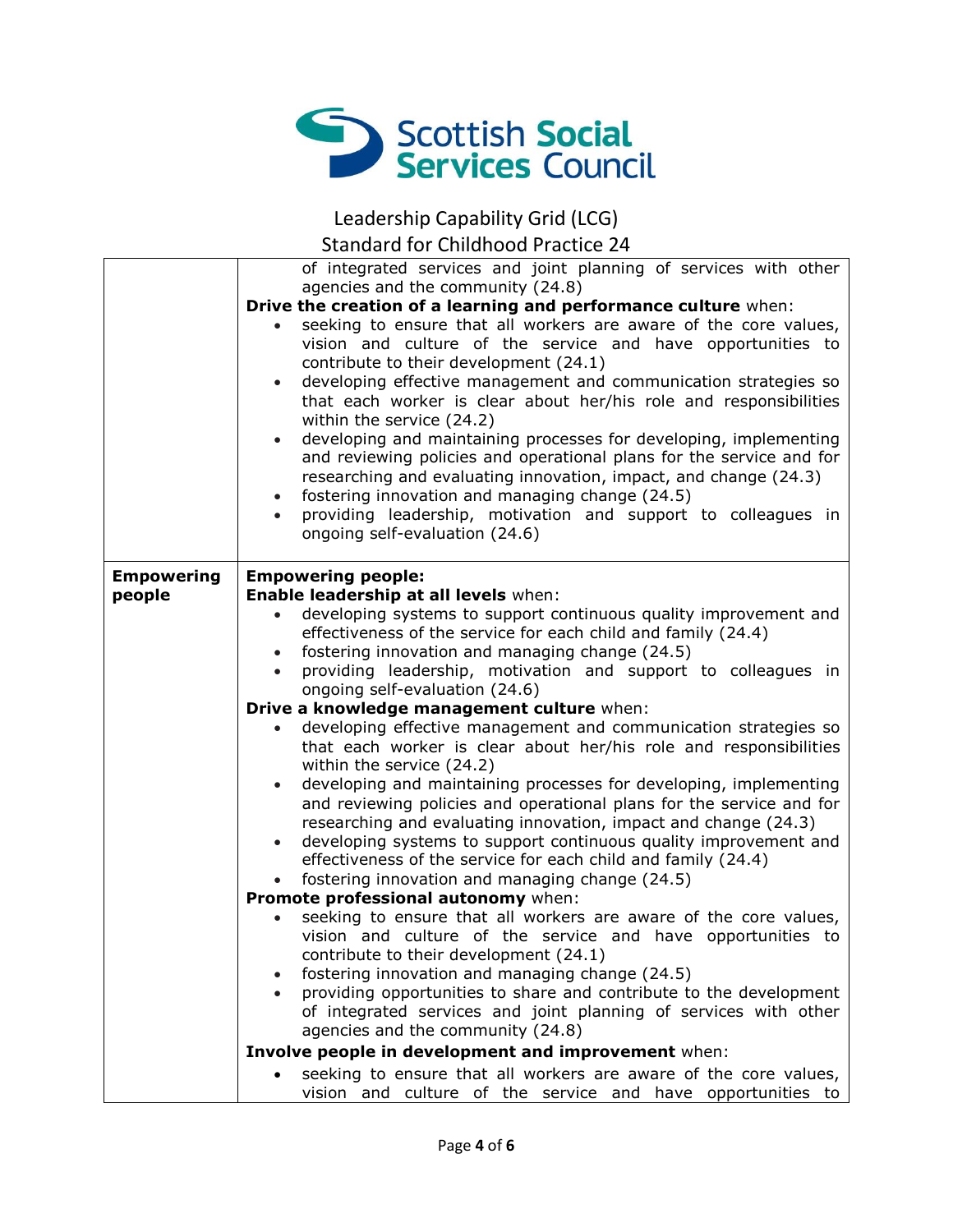

Leadership Capability Grid (LCG)

Standard for Childhood Practice 24

|                          | contribute to their development (24.1)                                                                                                                                                   |
|--------------------------|------------------------------------------------------------------------------------------------------------------------------------------------------------------------------------------|
|                          | developing systems to support continuous quality improvement and<br>$\bullet$<br>effectiveness of the service for each child and family (24.4)                                           |
|                          | providing opportunities to share and contribute to the development<br>$\bullet$<br>of integrated services and joint planning of services with other<br>agencies and the community (24.8) |
| <b>Collaborating</b>     | <b>Collaborating and influencing when you:</b>                                                                                                                                           |
| and<br>influencing       | Lead partnership working when:<br>providing opportunities to share and contribute to the development                                                                                     |
|                          | of integrated services and joint planning of services with other<br>agencies and the community (24.8)                                                                                    |
|                          | Influence people when:                                                                                                                                                                   |
|                          | developing effective management and communication strategies so<br>that each worker is clear about her/his role and responsibilities<br>within the service (24.2)                        |
|                          | fostering innovation and managing change (24.5)<br>$\bullet$<br>providing leadership, motivation and support to colleagues in<br>$\bullet$<br>ongoing self-evaluation (24.6)             |
|                          | providing opportunities to share and contribute to the development<br>$\bullet$                                                                                                          |
|                          | of integrated services and joint planning of services with other                                                                                                                         |
|                          | agencies and the community (24.8)<br>Understand and value the perspectives of others when:                                                                                               |
|                          | providing opportunities to share and contribute to the development                                                                                                                       |
|                          | of integrated services and joint planning of services with other                                                                                                                         |
|                          | agencies and the community (24.8)                                                                                                                                                        |
|                          | Using creativity and innovation in your work when you:                                                                                                                                   |
| <b>Creativity</b><br>and | See opportunities to do things differently when:                                                                                                                                         |
| innovation               | developing and maintaining processes for developing, implementing<br>$\bullet$                                                                                                           |
|                          | and reviewing policies and operational plans for the service and for                                                                                                                     |
|                          | researching and evaluating innovation, impact and change (24.3)                                                                                                                          |
|                          | developing systems to support continuous quality improvement and<br>$\bullet$                                                                                                            |
|                          | effectiveness of the service for each child and family (24.4)                                                                                                                            |
|                          | fostering innovation and managing change (24.5)<br>$\bullet$<br>providing opportunities to share and contribute to the development                                                       |
|                          | of integrated services and joint planning of services with other                                                                                                                         |
|                          | agencies and the community (24.8)                                                                                                                                                        |
|                          | Promote creativity and innovation when:                                                                                                                                                  |
|                          | developing and maintaining processes for developing, implementing                                                                                                                        |
|                          | and reviewing policies and operational plans for the service and for<br>researching and evaluating innovation, impact and change (24.3)                                                  |
|                          | fostering innovation and managing change (24.5)                                                                                                                                          |
|                          |                                                                                                                                                                                          |